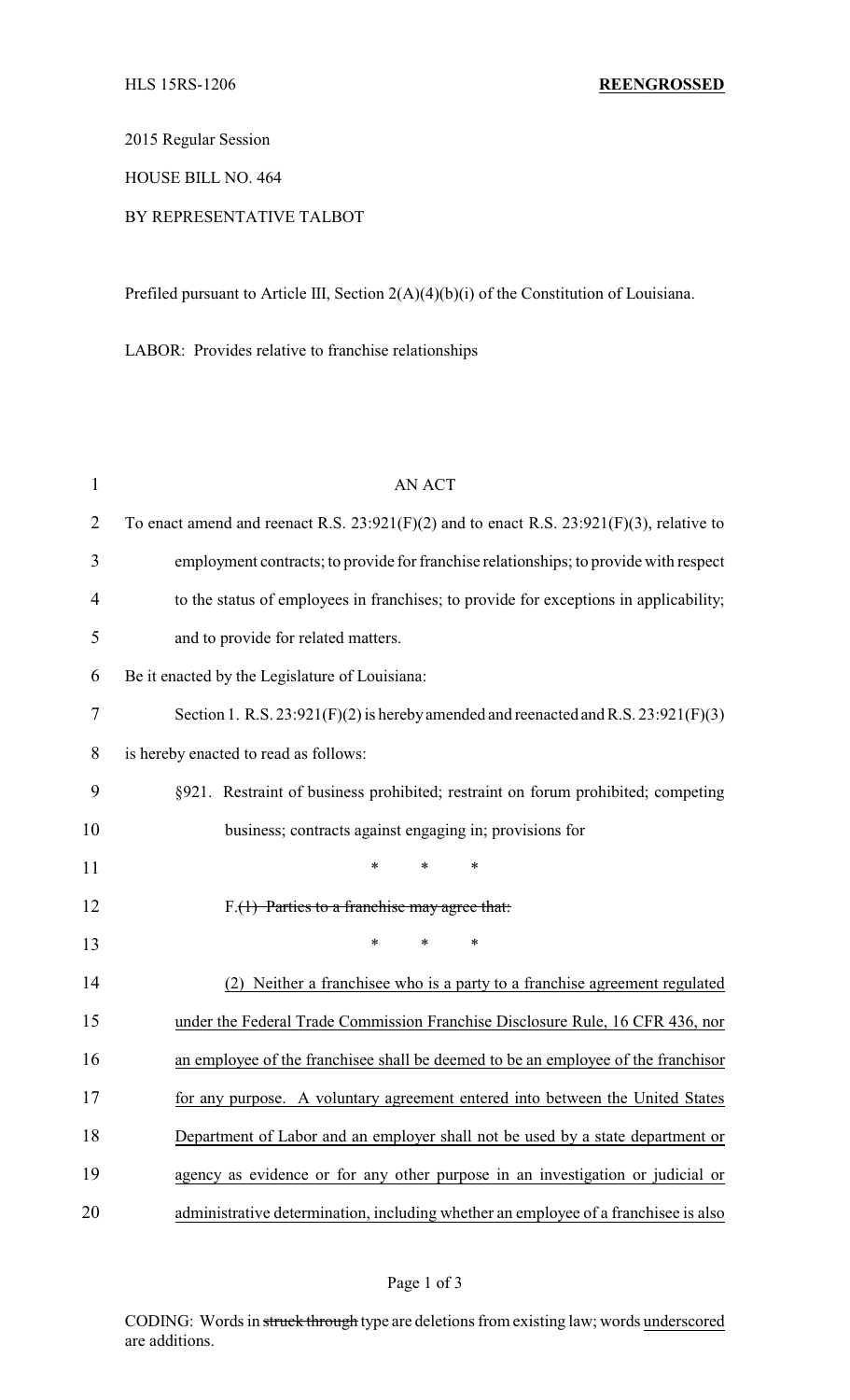| $\mathbf{1}$   | considered to be an employee of the franchisor. The provisions of this Subsection         |
|----------------|-------------------------------------------------------------------------------------------|
| $\overline{2}$ | shall not apply to any functions conducted pursuant to Chapter 10 and Chapter 11 of       |
| 3              | Title 23 of the Louisiana Revised Statutes of 1950.                                       |
| 4              | $\left(\frac{2}{2}\right)$ (3) As used in this Subsection:                                |
| 5              | (a) "Franchise" means any continuing commercial relationship created by                   |
| 6              | any arrangement or arrangements as defined in 16 Code of Federal Regulations              |
| 7              | $436.2(a)$ .                                                                              |
| 8              | "Franchisee" means any person who participates in a franchise<br>(b)                      |
| 9              | relationship as a franchise e, partner, shareholder with at least a ten percent interest  |
| 10             | in the franchise e, executive officer of the franchise e, or a person to whom an interest |
| 11             | in a franchise is sold, as defined in 16 Code of Federal Regulations 436.2(d),            |
| 12             | provided that no person shall be included in this definition unless he has signed an      |
| 13             | agreement expressly binding him to the provisions thereof.                                |
| 14             | "Franchisor" means any person who participates in a franchise<br>(c)                      |
| 15             | relationship as a franchisor as defined in 16 Code of Federal Regulations 436.2(c).       |
|                |                                                                                           |

#### DIGEST

The digest printed below was prepared by House Legislative Services. It constitutes no part of the legislative instrument. The keyword, one-liner, abstract, and digest do not constitute part of the law or proof or indicia of legislative intent. [R.S. 1:13(B) and 24:177(E)]

| HB 464 Reengrossed | 2015 Regular Session | Talbot |
|--------------------|----------------------|--------|
|                    |                      |        |

Abstract: Provides that an employee of a franchisee is not an employee of the franchisor.

Present law provides for franchise agreements specifying that parties to a franchise may agree that the franchisor will refrain from selling, distributing, or granting additional franchises within defined geographic area and in return, the franchisee will refrain from competing with the franchisor, or other franchisees of the franchisor, for a period of up to 2 years following the severance of the franchise relationship. Proposed law retains present law.

Proposed law provides that a franchisee and his employees are not employees of the franchisor.

Proposed law further provides that any agreement that the employer enters into with the U.S. Dept. of Labor cannot be used by the state for an investigation or judicial or administrative determination for any purpose, including whether the franchisee's employees are employed by the franchisor.

Proposed law clarifies that proposed law and present law do not apply to the unemployment or workers' compensation Chapters.

CODING: Words in struck through type are deletions from existing law; words underscored are additions.